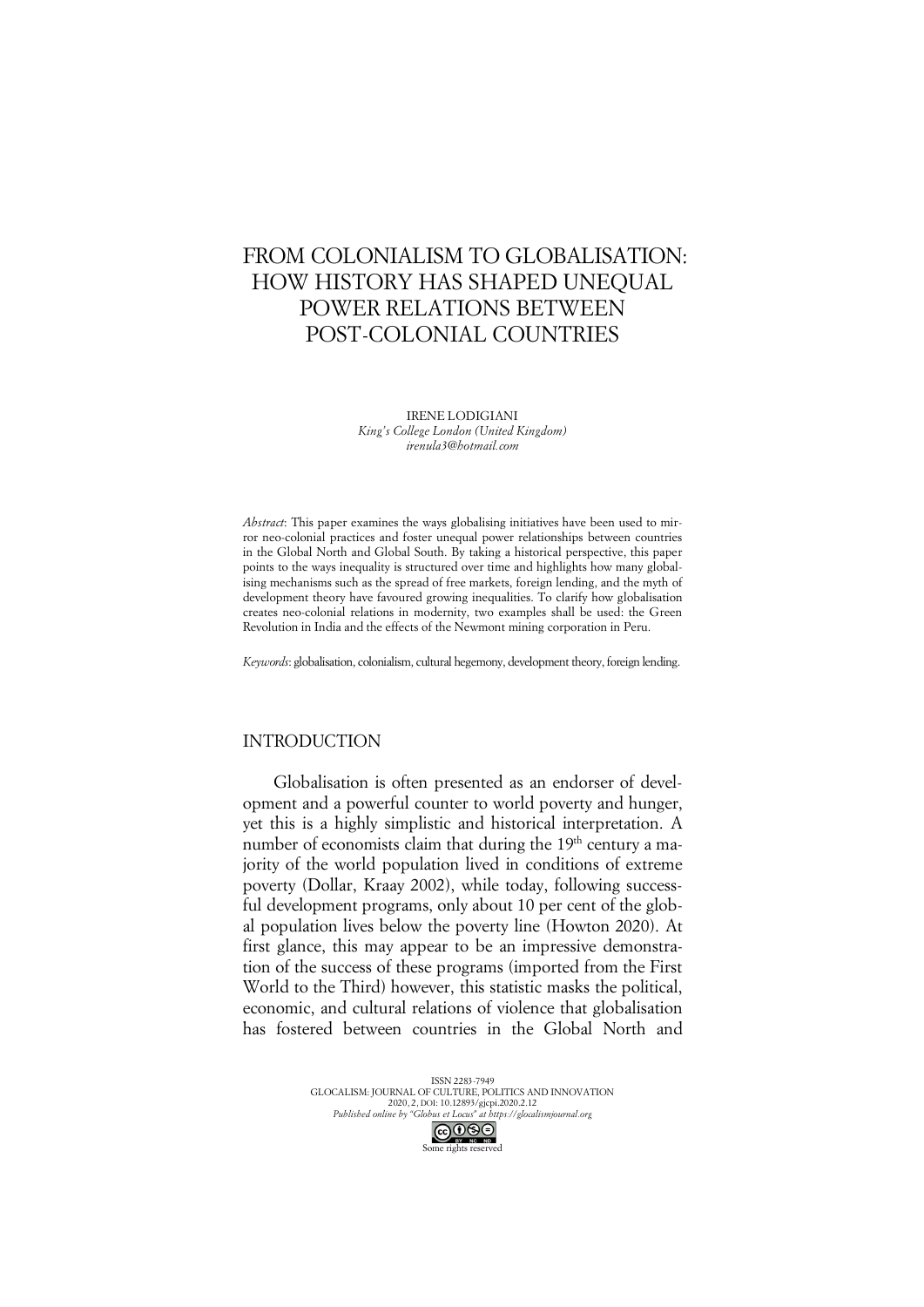Global South. Indeed, many mechanisms which promote globalisation and free trade may be seen as methods to maintain the relations of dependence set up during colonialism. In this context, former colonising powers employ their hegemonic influence to push disadvantageous economic policies on excolonies with the implicit intention of maintaining the economic and power balances set up at the time (Osha 2011). In this essay, I shall provide an analysis of globalisation through a colonial lens in an attempt to explain how these hegemonic and economic power dynamics are maintained in modernity. Firstly, it shall discuss colonial rule and provide some examples of the ways hegemonic, economic, and State power were used to maintain dominance over the colonies. Secondly, it shall examine the links between the decolonisation project and the rise of globalisation. Finally, this essay shall analyse development theory and the proliferation of transnational corporations in the Global South, providing two examples of how cultural hegemony and financial policies are used to maintain these unequal power relations alive today.

#### COLONIAL POWER DYNAMICS

The colonial period began with the accidental "discovery" of the American continent and continued until about the second half of the 20<sup>th</sup> century (Jones 2012). The first wave of colonisation began in the  $16<sup>th</sup>$  century and involved the dominion of European powers such as France, Spain, and England over countries in the Global South. At this time, colonial relationships between countries varied largely: some were settler colonies where indigenous populations were wiped out in favour of European immigrants, others were seen as extractive states where natural resources were exploited and exported, and still others were planter states where slaves were imported to cultivate large monocultures of lucrative crops (Lange 2006). These differences were largely due to the variations in natural resources and labour forces present in the various colonies. In the words of Gray: "sharp contrasts in colonial policy and accomplishment were due partly to economic and politi-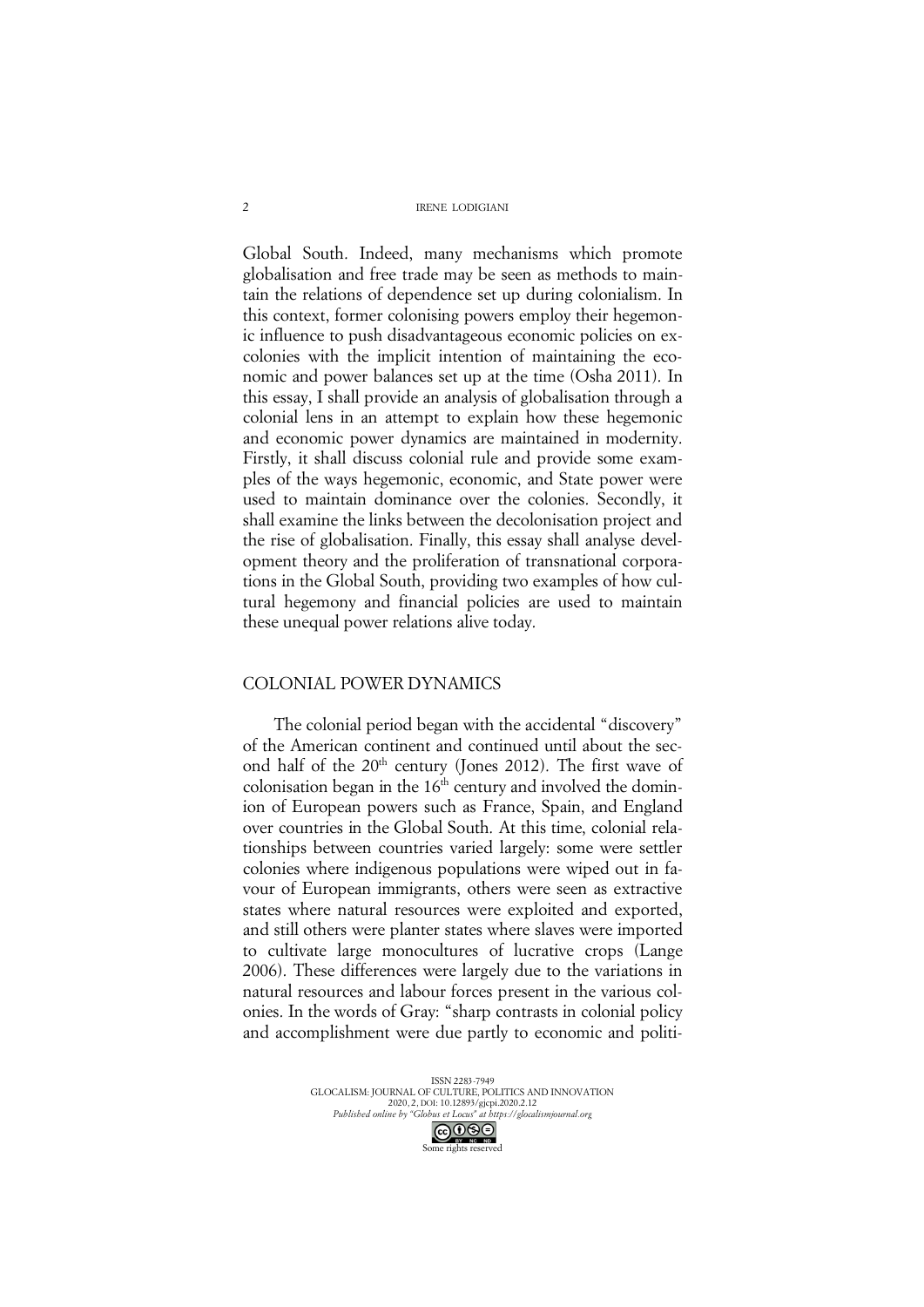cal differences in the colonizing nations, but even more to wide differences in the natural environment and native populations of the countries colonized" (Gray 1973: 303). Indeed, settler colonies such as Australia avoided systematic resource exploitation because they had fewer local populations to enslave than extractive states such as Peru, and not because of fundamental differences between the British and Spanish (Frank 1982).

As European countries increasingly occupied territories across the globe, they began to control them politically and economically, forcing their development and engaging in unequal trade relationships (Lange 2006). Indeed, the largest difference between Spanish and British modes of dominance was linked to their modes of production: while Spain engaged in a mercantilist system of trade supervised by the State, England granted more economic freedom and allowed for individuals to capitalise upon the colonial wealth encountered abroad (Frank 1982). These differences may be observed in their policies: while the Spanish crown adopted a centrally directed imperial strategy leaving little freedom to the colonies, the British preferred the creation of local colonial societies with some degree of independence from Britain (Eliott 2006). This distinction was reinforced with funding: while Spanish exploration was funded solely by the crown with the aim of accumulating wealth for the royal family, British exploration was led by private companies. Revenue from the colonies did not go exclusively to the State, but mostly to stakeholders and investors in private companies (Eliott 2006). Thus, British colonisers were granted more economic and political freedom while overseas than their Spanish counterparts, leading to the creation of a number of joint-stock companies (such as the East India Trading Company) which began engaging in the first forms of capitalist global trade (Blaut 1989). British capitalist expansion began with the proliferation of private companies in the colonies who blindly extracted natural resources, refined them, and then sold the products back to the colonies, effectively creating a global trade which allowed for the development of the colonising power at the cost of the colonised (Eliott 2007). Spanish colonisers on the other hand, created the encomienda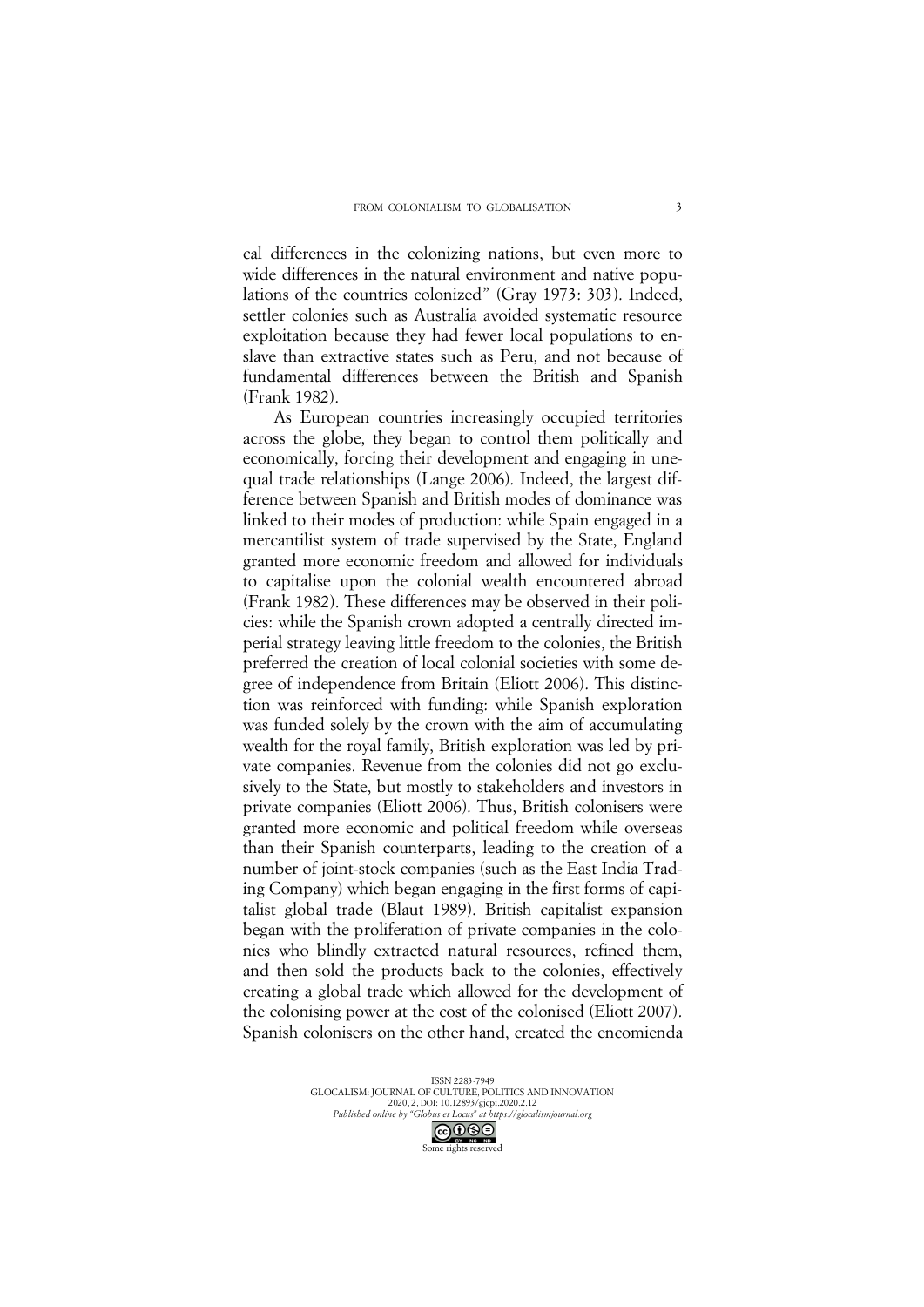system (following the abolition of slavery) where local populations were made Spanish subjects, converted to Christianity, and then assigned to a Spanish "patron" to which they had to pay contributions (Eliott 2006; Frank 1982). By creating the encomienda system, the Spanish were effectively setting up modes of production which would inhibit domestic capital accumulation in favour of foreign accumulation in the hands of the colonising power. By importing Catholicism to the American continent, Spain was actively erasing local culture and tradition and asserting the dominance of their culture over that of the indigenous populations (Elliott 2006; Frank 1982).

These fundamental differences may help explain two very important imperial tools utilised throughout later phases of colonialism<sup>1</sup>, imperialism<sup>2</sup>, and globalisation<sup>3</sup>: cultural imperialism and accumulation through dispossession. Despite the various types of colonial relationships, a common method employed to assert control throughout the Global South was accumulation through dispossession, where the colonial State evicted local inhabitants in favour of exploitative extraction projects (Neves, Igoe 2012). By displacing indigenous populations from their land in favour of foreign management, a wide number of highly productive natural resources were centralised under state supervision, for state exploitation (Bryant 2013). Dispossession of local inhabitants was usually achieved through legislation and governmental policies, such as the 1865 Indian Forest Act, which allowed the British colonial government to appropriate forests from indigenous populations and manage them in a "scientific" manner (Shiva 1993). Shiva writes: "when the British colonised India, they first colonised her forests" (Shiva 1993: 61) as these represented untapped natural wealth, which was highly lucrative and commercially viable in the fast-emerging global trade. The 1865 Indian Forest Act claimed to manage the forests in a "scientific" manner, however the science behind their management was how to exploit the most timber without depleting the original resources for the longest time (Shiva 1993). By "scientifically" managing Indian forests, British private companies were able to capitalise upon resources they had accessed freeof-cost (but would later sell for high profits) highlighting how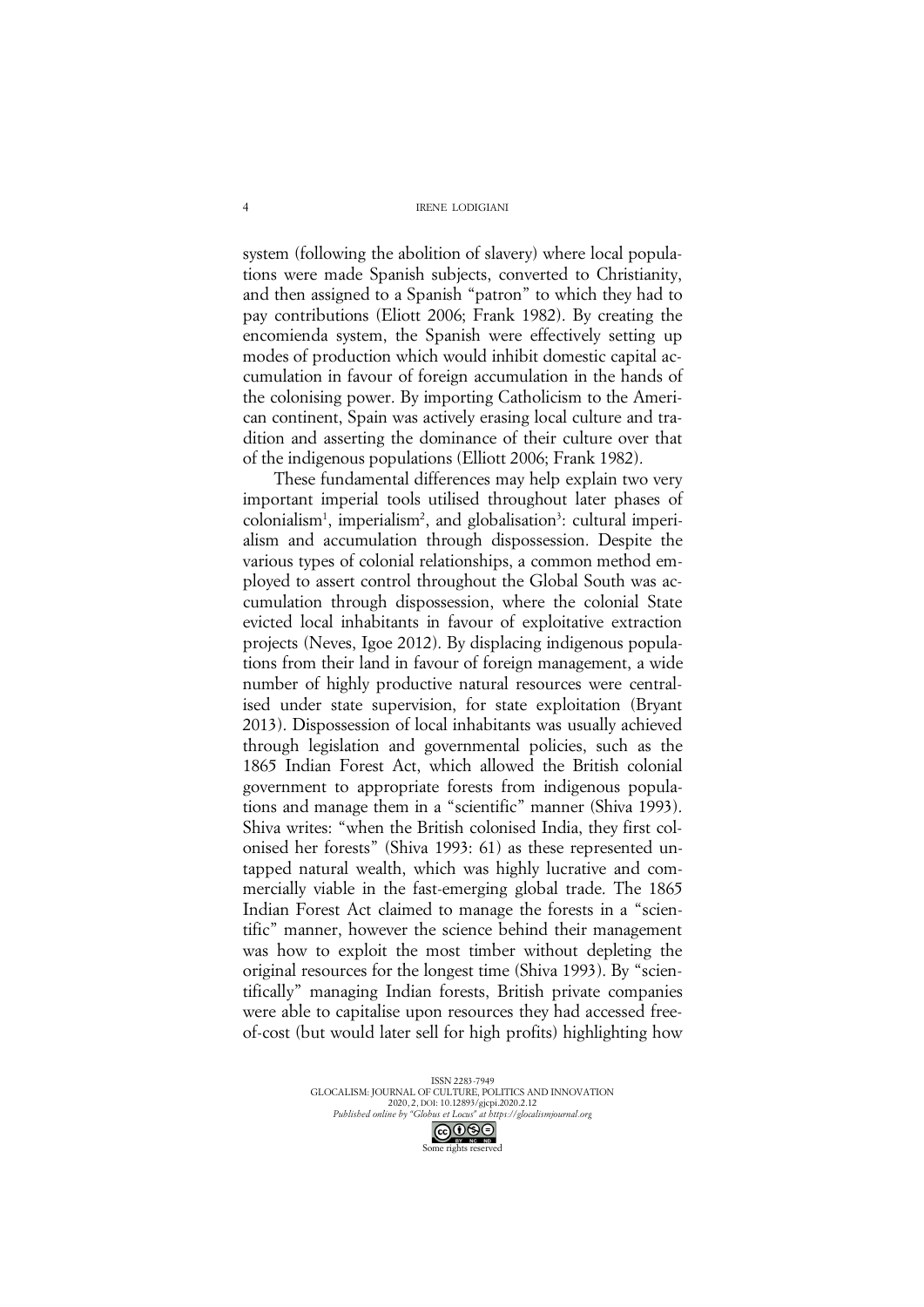the development of the First World advanced at the cost of Third World natural resources (Bryant, Bailey 2005).

The colonial relationship between Spain and Peru and the creation of the encomienda system perfectly exemplifies these dynamics. Following the abolition of slavery, the Spanish crown required a new way to create an extractive workforce to exploit and consequentially began converting local populations to Christianity thus inserting them into the encomienda system. In the words of Frank: "the encomienda institution assigned the Indians of designated communities to Spaniards, who did not receive ownership of their persons, land or other property, but were authorised to exact tribute in personal services, goods and money from them" (Frank 1982: 45) highlighting the ways land, property and resources were accumulated by the colonial government at the cost of local populations. Although slavery had been abolished, the encomienda system allowed Spain to continue capitalising upon labour and natural resources free of charge as the colonising power demanded tributes from local populations. This *modus operandi* worked particularly well in Peru as the land offered both natural resources in the form of gold and silver, and a large labour force available to extract those resources (Frank 1982). By authorising the free extraction of natural resources, services and capital, the Spanish coloniser was thus effectively dispossessing local populations of their assets, accumulating and capitalising upon favouring modes of production where lucrative commodities were exported in exchange for nothing.

Colonial rule involved political and economic domination of one State over another. Throughout the 19<sup>th</sup> century, however, a third element of control was systematically introduced. Later phases of colonialism turned to imperialism, where cultural power became a central tool in maintaining dominance not solely by force, but also with structured narratives employed to create and maintain hegemonic power over the dominated populations (Said 1978; Scott 1995). Similar to the Spaniards in the American continent, most colonising powers adopted the narrative that their culture was superior to that of the colonised to justify their sovereignty. By devaluing local knowledge systems, the imperialist power was thus able to im-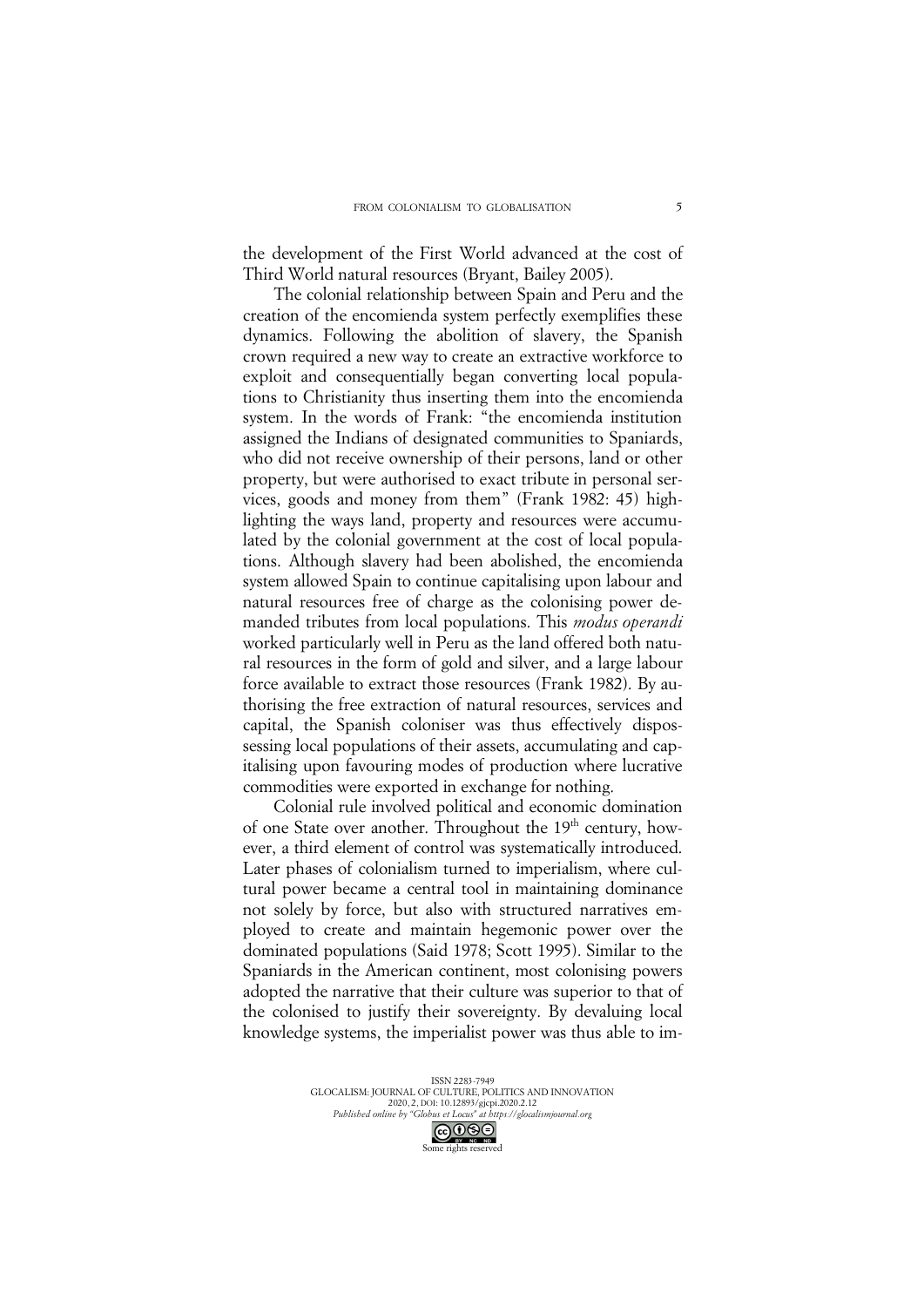port their own cultural hegemony<sup>4</sup>, asserting control over both the bodies and the minds of the colonised (Fanon 1967; Shiva 1993). This shift was central in the dominance and control of the Global North over the Global South, and gave rise to decolonial thought, where Latin American scholars such as Escobar highlighted the problem of knowledge production and the erosion of place-based local cultures in favour of neoliberal globalisation and Western ways of life (Escobar 2006). Western powers systematically depicted themselves as civilising forces there to help and educate the local populations (Hamblet 2008). Porter writes: "the feeling that Europeans should, or were destined to pass on the seeds and fruits of their success – their laws, institutions, and Christian religion – was married to the belief that the merits of European ways were self-evident" (Porter 1994: 20). Indeed, cultural dominance was propagated through the narrative of "civilising savages" which permitted for the devaluation of local knowledge, deemed "unscientific", in favour of Western views (Shiva 1993). In the words of Nandy: "a colonial system perpetuates itself by inducing the colonized, through socio-economic and psychological rewards and punishments to accept new social norms and cognitive categories" (Nandy 1982: 3). These cognitive categories and new social norms were none other than Western capitalist values, which changed local ways of knowing nature from a holistic view to a use-value view (as in the case of Indian forests). Indeed, what was previously seen as a public entity offering sustenance became private property for colonisers to capitalise upon. All around the world, the myth of "civilizing the savages" was used to justify Western intervention into foreign affairs and management in an attempt to mask the true reason driving colonial conquest: the exploitation of natural resources for profit.

## FROM COLONISATION TO GLOBALISATION

It is important to draw attention to how colonial powers asserted dominance in the past, because similar methods were employed to maintain the established hierarchy during the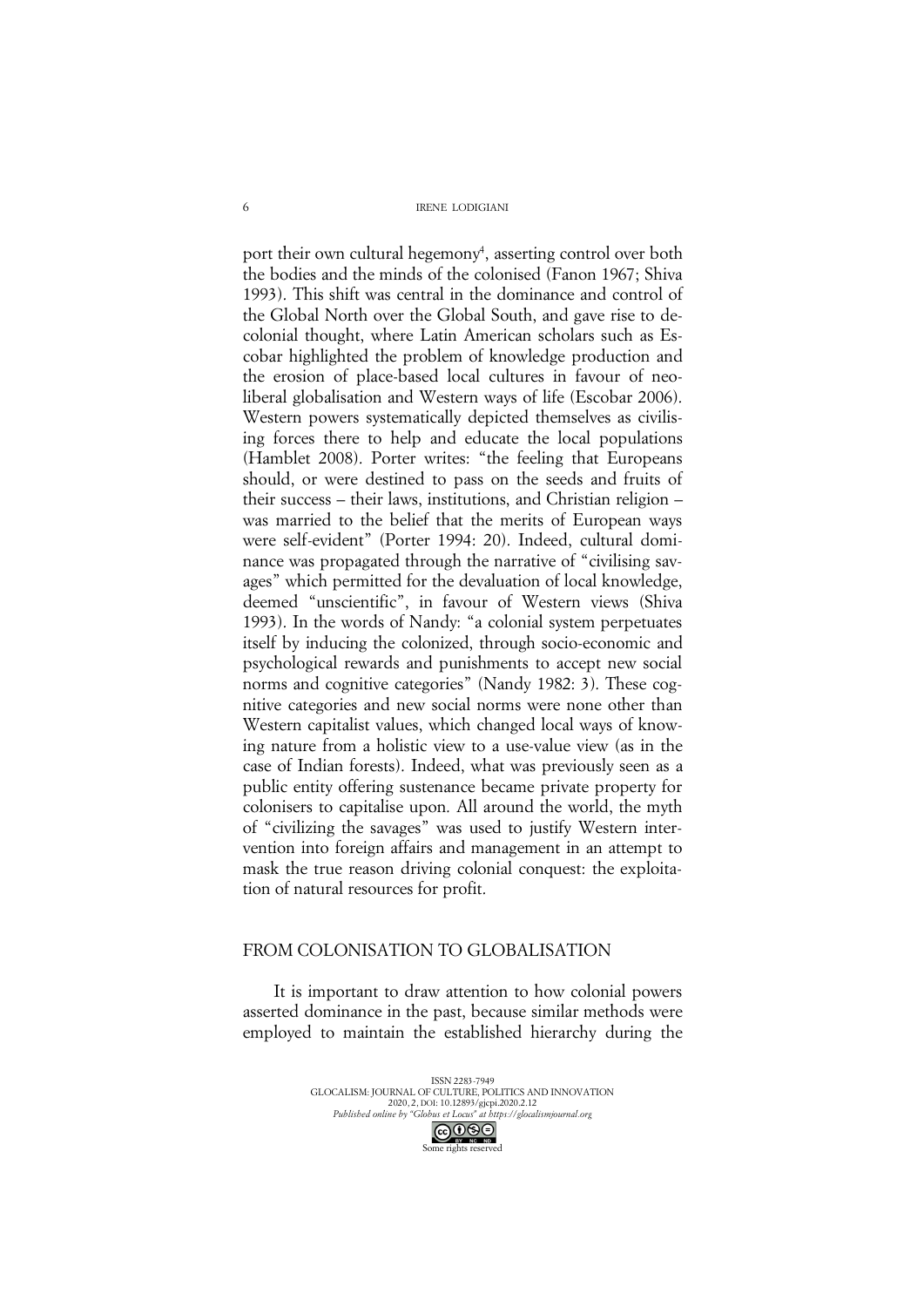subsequent decolonisation and globalisation phases. Following the Second World War, a number of independence movements forced the colonising powers to grant independence to their former colonies giving way to the decolonisation period which began in the 1940s and stretched to the 1960s (Memmi 2006). During this time, a number of colonies gained political and economic independence as the military forces formally withdrew. This, however, raised the problem of how to continue exercising dominance once open political control was prohibited opening: "a new phase of imperialism, that of the adaptation of colonialism to the new condition of the elimination of political over-lordship of colonial powers: the phase in which colonialism is to be maintained by other means" (Nkrumah 2004: 41). By this the author means that the former colonising powers had no intention of relinquishing the economic and hegemonic powers consolidated during colonial times, rather, new techniques needed to be employed to maintain similar relationships of dependence and control (Nkrumah 2004; Osha 2011).

It is in these circumstances that the United States began consolidating hegemonic power and started building a form of *Pax Americana* linked to the idea of the creation of a "free world" in opposition to the communist bloc (Wallerstein 1993). Following the Second World War, tensions between the USSR and the USA began intensifying as the two ideological systems rivalled one another leading to the militarisation of a number of territories across the globe (Solarz 2012). Consequentially, in 1952, Alfred Sauvy coined the term "Third World" in reference to the third block of non-committed nations caught up in the mounting Cold War tensions between East and West (Wolf-Phillips 1987). In his paper *Three Worlds, One Planet*, Sauvy linked the Third World to the Third Estate, as both demanded freedom, equality, and brotherhood within the established hegemonic order (Solarz 2012). Indeed, post-colonial countries began uniting in circles of Pan-Africanism, Pan-Asianism, and Pan-Americanism to discuss the ways colonial rule had suppressed national culture and pride, ways in which they could rebuild it, and possible pathways for future development (Van Dinh 2015). Ex-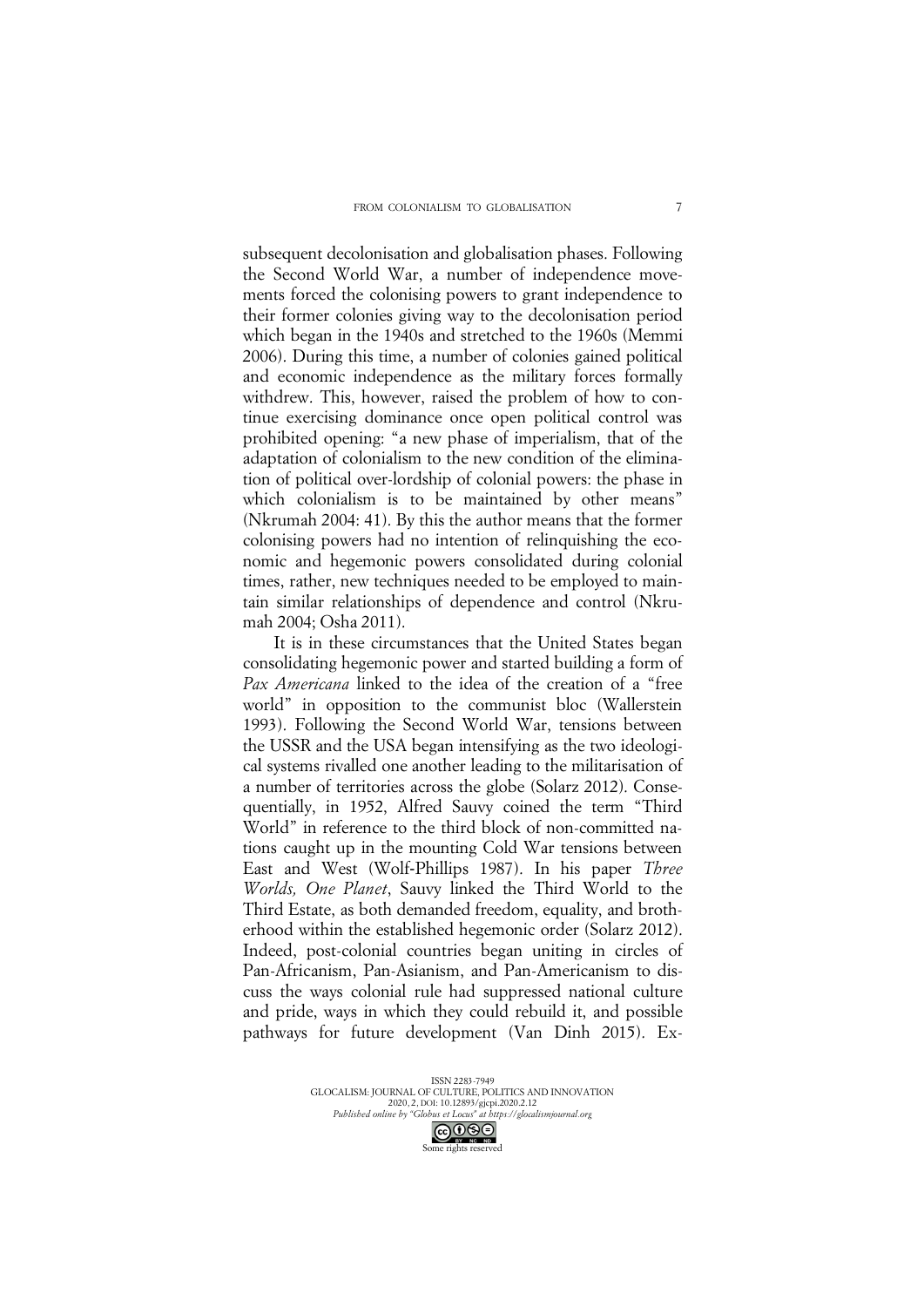colonies began to be known as non-aligned countries, or those countries which had recently gained their independence from European control and had no desire to be caught up in new hegemonic conflicts (Worsely 1990). The non-aligned movement was deeply linked to anti-imperialism and anticolonialism, as former colonies were adamant not to support their former colonisers, preferring to consolidate their newly gained independence. Indeed, in 1961 the non-alignment summit in Belgrave stated that all countries were allowed to pursue their own cultural, political, and economic pathways of development, clearly delimitating their sovereignty as newly formed states (Van Dinh 2015).

The unity of non-aligned countries became increasingly important, due to the establishment of a number of international bodies following the Second World War intended to structurally redevelop the ex-colonial countries. Bracarense writes: "the development theory and Cold War grew up together" (Bracarense 2012: 377) highlighting the ways the two concepts are intertwined. Indeed, in order to counter communist expansion during the Cold War, the United States wanted to create a system in which democratic governments were installed across the globe which would engage in free trade with other liberal democracies (Bracarense 2012). In order to achieve this goal, the United Nations, the International Money Fund, and the World Bank were created with the intention of helping non-aligned countries "develop" (Bracarense 2012). Although these bodies were meant to be neutral and mediate amongst global conflicts, their ideology reflected that of the United States, and their implicit goal was to transform the newly independent states into democratic, consumerist, and capitalistic societies. By framing the struggle between the USA and the USSR as a struggle between good and evil, the West successfully used their cultural hegemony to influence the development of non-aligned countries, pushing them to accept Western pathways of development as natural and beneficial (Bracarense 2012). In the words of Osha: "it is always convenient to associate decolonisation with political liberation, but reality tells us otherwise" (Osha 2011: 171). Indeed, from the perspective of ex-colonies, the decolonisation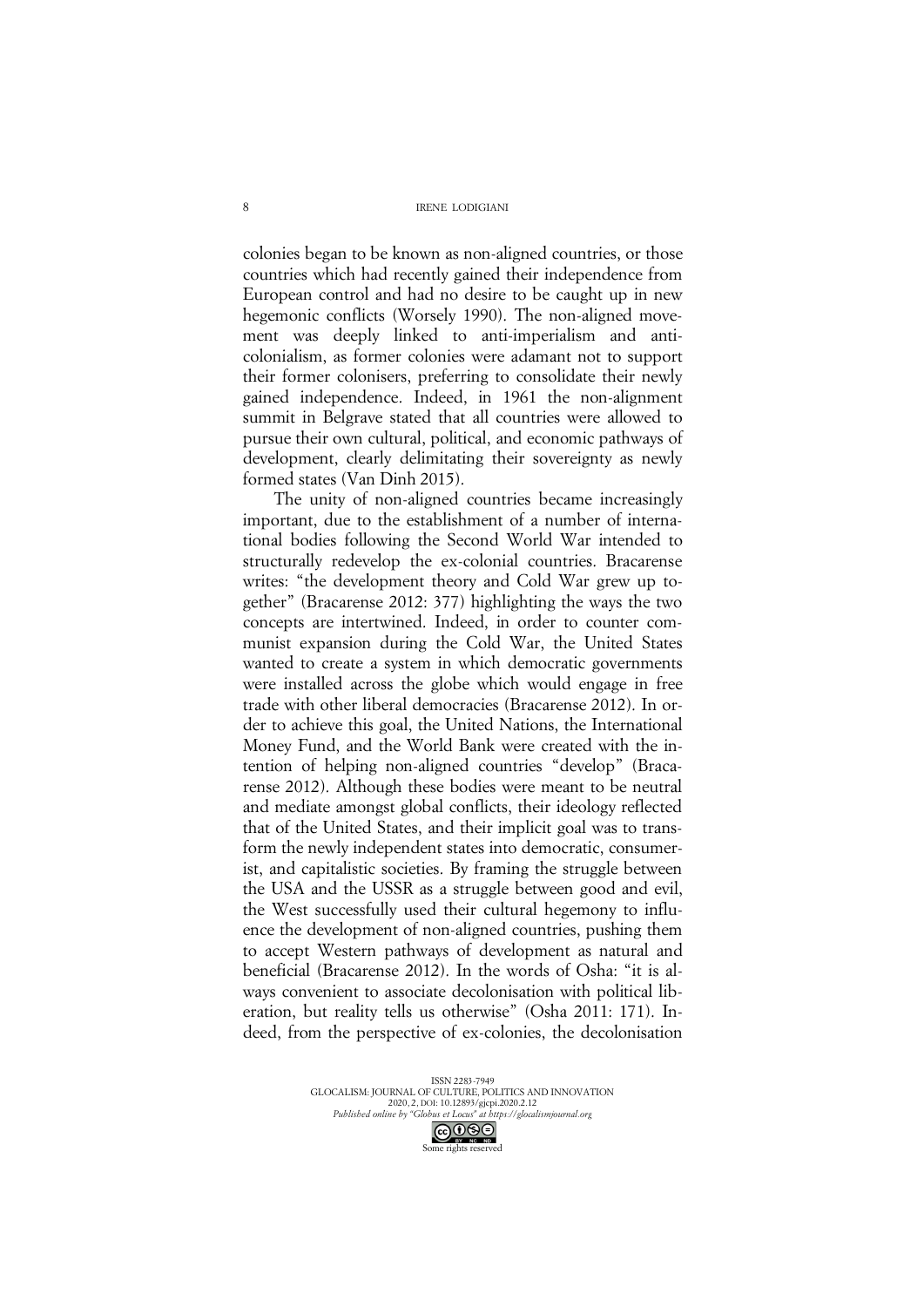period is not viewed as a time of political liberation, more likely, it is equatable to a continuation of Western dominance. Following decolonisation, the Global North continued to use its hegemonic power and unrestricted freedom to promote systems of unequal exchange and dependence using global institutions such as the World Bank and IMF (Nkrumah 2004; Osha 2011; Shiva 2000). Unsurprisingly, these systems are not so different from the methods of dominance employed during colonial rule. In the following paragraphs two examples shall be used to illustrate the ways colonial power structures are used to maintain unequal relations amongst States in modernity.

#### DEVELOPMENT THEORY

During colonial times, Western powers consolidated dominion over knowledge production by creating a cultural hegemony which still continues today and was used to shape the development of newly independent states during the decolonisation period. Colonising powers positioned themselves as active and dominant as opposed to the passive and submissive colonies. By devaluing local culture and glorifying European ways of life, the colonising power left a cultural legacy which is still extremely influential in regulating current global power dynamics (Nandy 1982; Said 1978). Supporters of globalisation claim that shared global cultures enrich everyone, glazing over the links between knowledge and power and the fact that knowledge production is concentrated in the Global North who export their consumerist and capitalist culture abroad (Galbraith 2002). In the words of Scott: "a hegemonic ideology requires, by definition, that what are in fact particular interests be reformulated and presented as general interests" (Scott 1995: 326). This is exactly what happened as intergovernmental organisations began to promote development and modernisation theories across the Third World. As Cold War tensions grew, the United States fortified this ideological and cultural hegemony and, through the creation of international bodies such as the United Nations, was able to produce specific pathways of development for ex-colonies (Bracarense 2012).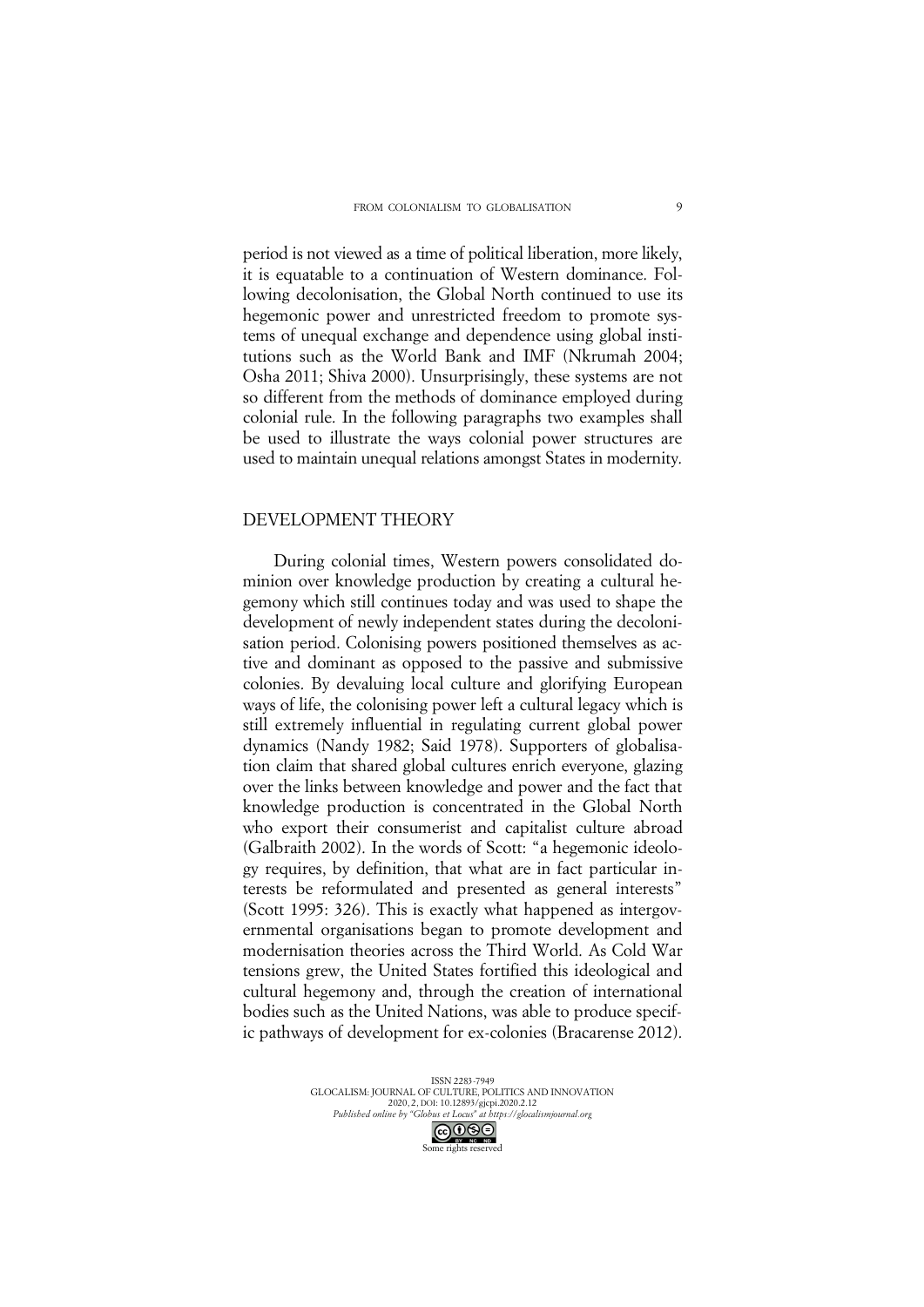Consequentially, development theory may be seen as a form of cultural imperialism, similar to the myth of "civilising the savages" propagated during colonial times. Indeed, both narratives devalue local knowledge as "unscientific" and attempt to replace indigenous culture with foreign ideals with the aim of centralising economic power in the hands of the dominant knowledge-producing society (Nkruma 2004).

During and following the Cold War, proponents of neoliberalism such as the World Bank and other international bodies began circulating the theory that globalising the world into a single unified capitalist market would allow for the equal development of all countries (Hours 2007). Development theorists such as Rostow and Wallerstein claimed that by creating a global market where each State was free to trade with whom they chose, all countries would advance upon Rostow's Model for Stages of Economic Development. Over the course of time, this would supposedly allow all countries to reach the "final phase" of development: a high mass consumption society similar to the United States (Rostow 1964). This narrative is problematic on many levels. Firstly, this theory supports the forceful incorporation into capitalist systems which trades in dollars, penalising Third World commodity exporters: with a strong dollar, commodities will be more expensive for other countries deterring trade amongst former colonies. With less demand, the price of their commodities will fall, and in this way Western powers with currencies of about the same value of the USD can buy up a large number of exports for low prices (Agarwal 1989). Secondly, it presupposes that there is a single pathway of development which all societies must follow in order to become "developed": in other words, Westernised high consumption societies in a capitalist world-system (Jameson 1996).

These assumptions display how particular interests of the West (such as maintaining economic power and creating a capitalist global market) were presented as general interests, supposedly allowing Third World countries to develop, highlighting the subtle but pervasive power of cultural hegemonies. Incorporating newly formed states into a capitalist global market traded in dollars was in the interest of former colonis-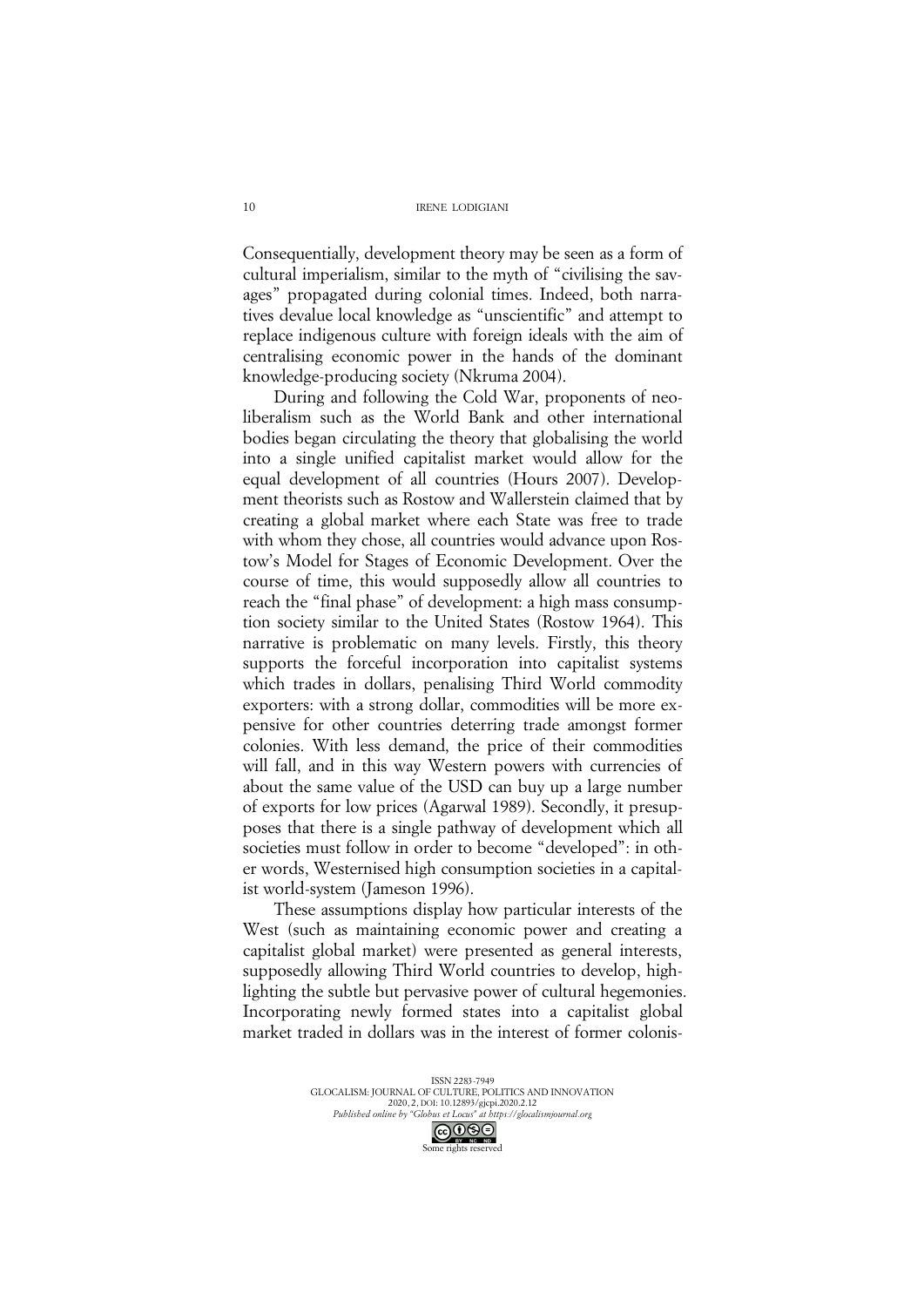ing powers as this would allow them to buy up natural resources at extremely competitive prices, penalising the exporters (Agarwal 1989). This mechanism was beneficial to former colonisers as it trapped former colonies in disadvantageous trade relationships of dependence. In this way, development programs sponsored by Western bodies like the IMF are reduced to a continuation of the colonial process in which local culture is devalued in favour of foreign ideologies. By devaluing local knowledge systems, international involvement shapes the economic development of post-colonial countries in their favour (Shiva 1993). Thus, far from benefitting former colonies, development theory was used as a method to maintain unequal trade agreements between the First and Third Worlds.

# DEVELOPMENT THEORY AND THE GREEN REVO-LUTION

The Green Revolution is a perfect example of how development theory, knowledge production, and the forceful incorporation into capitalist global markets are used by international bodies to maintain neo-colonial relationships of dominance between the Global North and the Global South. The Green Revolution was a strategy of agricultural development which was intended to solve Third World hunger and allow developing countries to participate in the global trade farming of lucrative crops such as soy, sugar, and tobacco (Shiva 2016). The Green Revolution promoted Western agriculture as highly efficient and productive, and declared other forms of traditional farming as "unscientific". Global institutions such as the WTO and the World Bank provided Third World countries such as India with large loans, allowing them to buy the GMO seeds needed to kickstart the Green Revolution (Shiva 2000). These seeds were supposedly pest resistant and grew larger than non-modified organisms, thus helping to solve hunger issues. These genetically modified organisms, however, came with strict "intellectual property rights" and were created to be sterile: this forced Indian farmers to buy more seeds at the end of each season – an expense which was previously inexist-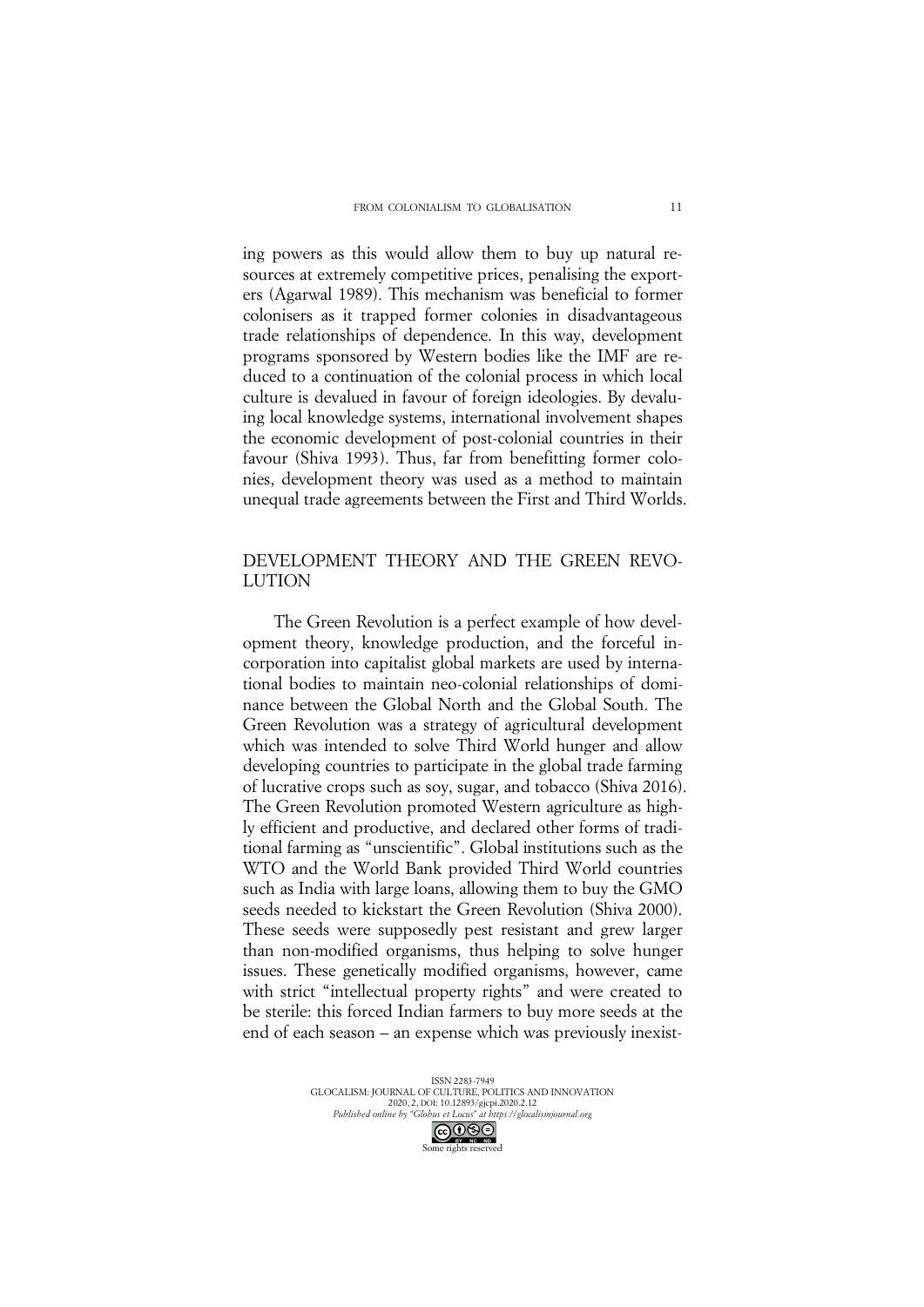ent as farmers traditionally replanted the best seeds collected from previous harvests (Shiva 2000). Furthermore, these new seeds required more fertiliser, more water, and led to widespread monocultures of crops to be traded on global markets destroying diverse sources of food (Shiva 2017).

These conditions led to chronic debt amongst farmers in some of the poorer and dryer regions of India such as Punjab, causing widespread suicide amongst small-scale farmers (Dutta 2012; Shiva 1993). Although the Green Revolution began in the 1960s, its consequences may be still be felt: suicides were ongoing and in 2012 "out of the total 230 farm households in Chaina (Punjab), 189 households were highly indebted in which 100 households belonged to small and marginal farmers" (Dutta 2012: 240). These conditions demonstrate how the Green Revolution was not carried out in the interest of solving Third World hunger, or helping ex-colonies modernise and develop, but rather in the interest of maintaining neo-colonial trade agreements amongst States (Shiva 2000). The cultivation of GMO seeds of lucrative crops led to the spread of monocultures in India, while destroying the diverse sources of food local inhabitants had consumed for generations. This was a direct consequence of the intervention of global actors such as the World Bank, which encouraged Third World countries to follow a specific development theory by shifting their priority from a "food-first" to an "export-first" mentality (Shiva 2000). This policy has heightened competition amongst agricultural States in the Global South, who have been forced to lower the prices of their commodities, allowing Western powers to buy up large qualities of food for low prices. Furthermore, endorsing cultivation for commerce rather than consumption has rendered India dependent on foreign imports for food, as they are no longer self-sufficient in terms of food production. Shiva writes: "the myth of 'free trade' becomes the means for the rich to rob the poor of their rights of food" (Shiva 2000: 7). Indeed, the cultural hegemony and power relationships installed during colonial times were used to push small-scale farmers from the Global South to accept to cultivate huge monocultures of GMO crops which benefitted Western buyers. Far from helping India develop, this approach has helped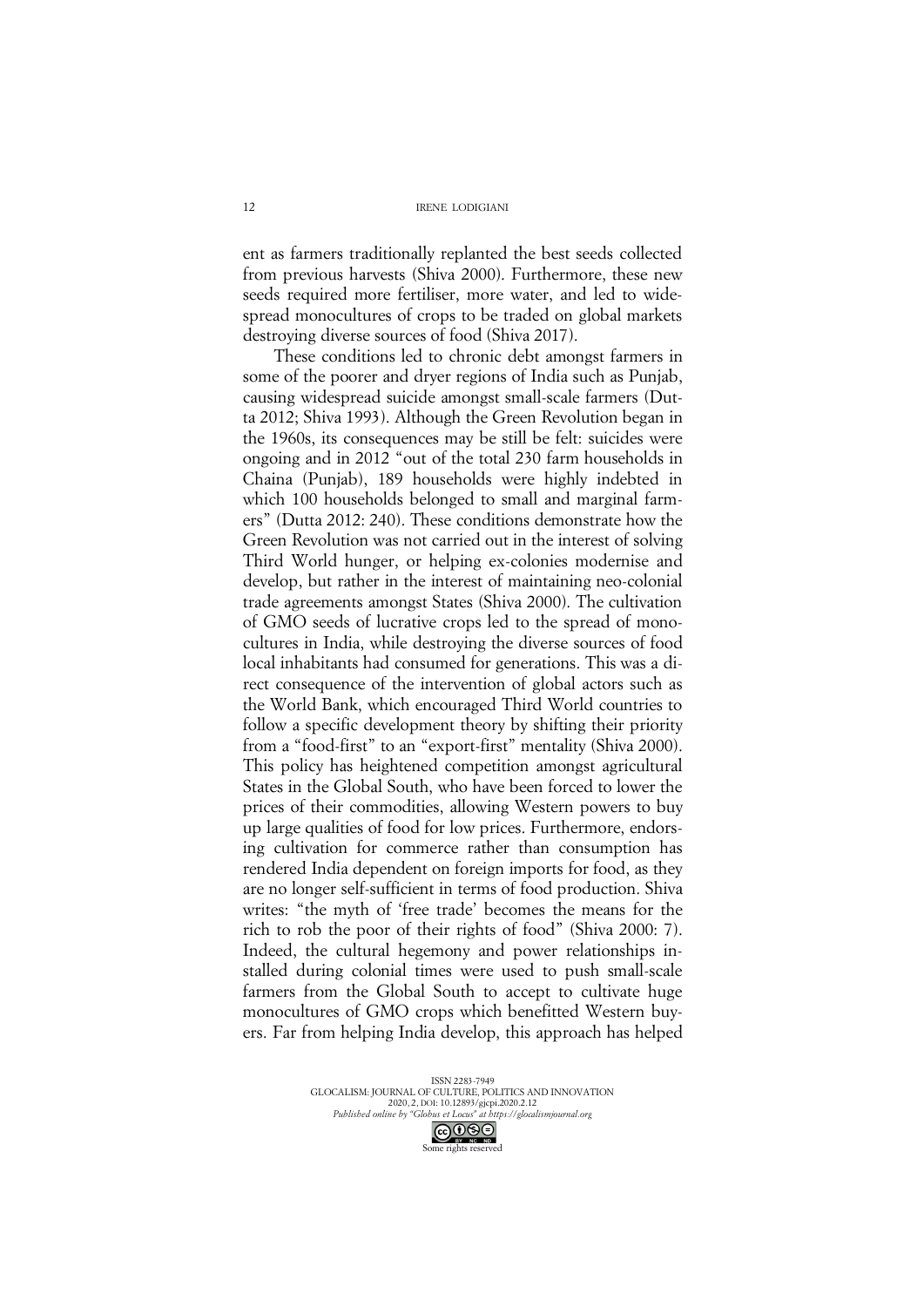Western interests, allowing for Western hegemonic powers to continue acquiring natural commodities for low prices – just as they did during colonial times.

# FOREIGN LOANS, STRUCTURAL DEVELOPMENT, AND TRANS-NATIONAL CORPORATIONS

Cultural hegemony and development theory are tightly linked to foreign lending and structural redevelopment. Indeed, without a strong cultural hegemony justifying development theory, international bodies would have been unable to legitimise their involvement in creating pathways of development, and without providing Third World countries with liquidity to implement these reforms, former colonies would never have been able to "develop". After World War II, many colonies gained independence and organised themselves into States, which required economic power in order to tackle widespread poverty and stimulate industrialisation. In this context, international actors such as the United Nations began promoting development pathways which reflected American values, and the World Bank and IMF began offering excolonial countries large loans which were intended to help them grow (Luxemburg 1971). Luxemburg writes (1971: 401):

Though foreign loans are indispensable for the emancipation of the rising capitalist states, they are yet the surest ties by which the old capitalist states maintain their influence, exercise their financial control, and exert pressure on the customs, foreign and commercial policies of the young capitalist states.

Here the author is highlighting the ways international loans were used by countries in the Global North to maintain dominance over the Global South. Indeed, by allocating more buying power to the newly born States, industrialised countries were actively creating a global market. During decolonisation, Westernised economies were highly dependent upon exports, as they were large manufacturers of a number of commodities refined from natural resources imported from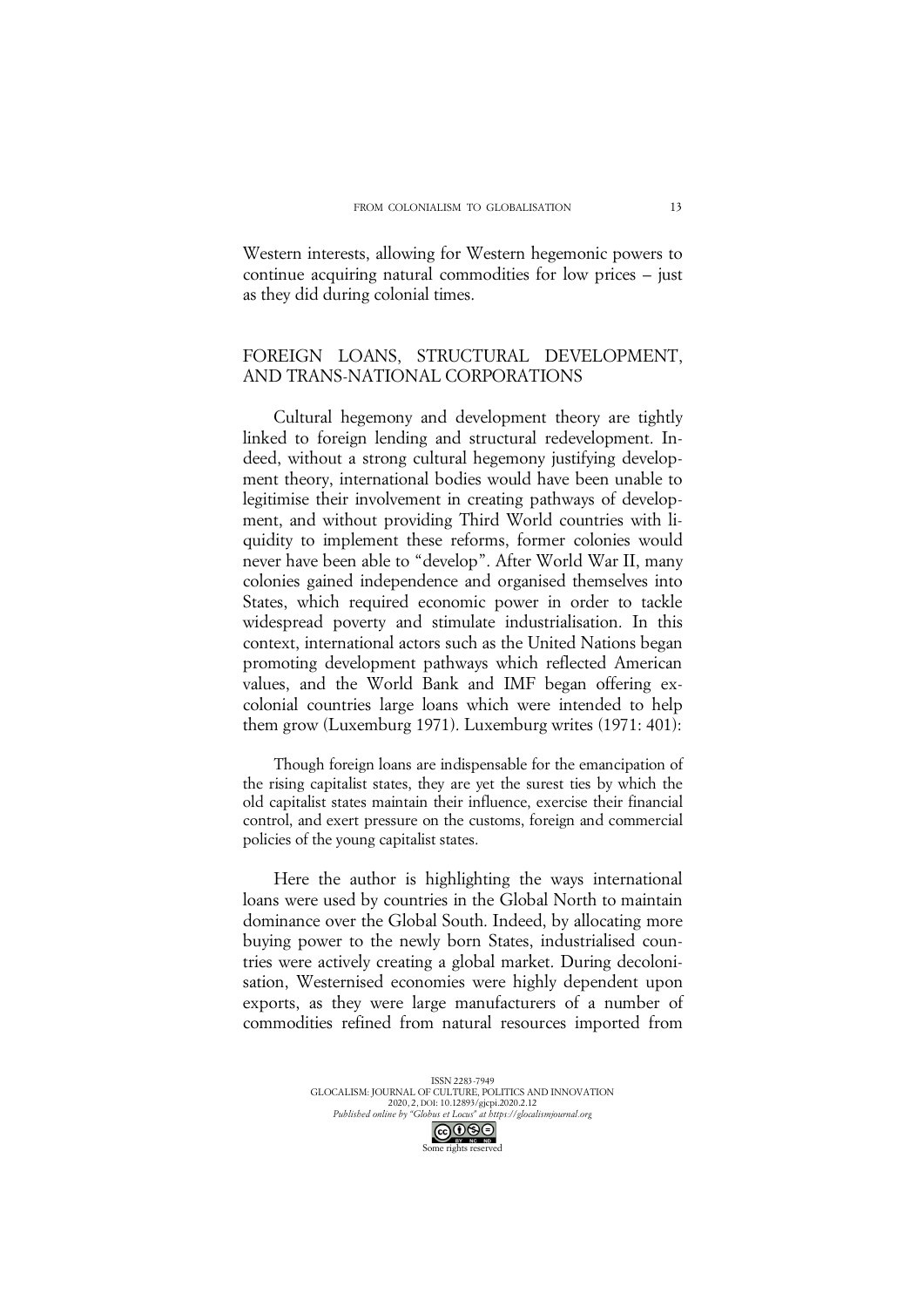the colonies. By allowing new States larger buying power, First World countries were securing themselves buyers for their exports (Luxemburg 1971).

Furthermore, by loaning large sums of money, old capitalist States were in a position to dictate what the new capitalist States should cultivate and produce, thus structurally redeveloping the economic direction these States would follow (Clapp, Dauvergne 2005; Luxemburg 1971). Indeed, structural adjustment programs "require that States promote economic activities consonant with a give countries comparative advantage" and is tightly linked with development theory (Bryant, Bailey 2005: 58). This policy highlights how developing countries were pushed to exploit their natural resources such as minerals, timber, and oil in order to repay their mounting debt. Another way in which ex-colonies have been structurally redeveloped regards their environmental regulations. Indeed, in order to attract transnational corporations to extract resources and increase economic gains, many of these countries have avoided regulating pollution, emissions, or exploitation of natural resources (Bryan, Bailey 2005). During the 1960s, the majority of Western countries modified their regulations, making them more stringent in order to protect the environment. Because of this, many TNCs and multinationals began relocating overseas, where regulations are nearly inexistent and labour costs significantly lower (Dicken 2014). This desire to operate overseas reflects neo-colonial practices where foreign investors relocate abroad to take advantage of cheap local labour and lax environmental regulations.

## TRANS-NATIONAL CORPORATIONS IN LATIN AMERICA

Since newly independent States began adopting a capitalist political economy, foreign loans have been used as a method of structural development, which has favoured environmental deregulation in the hopes of attracting TNCs in many countries across Latin America and the Global South in general. However, far from furthering their development, these mechanisms have entangled those involved in relationships of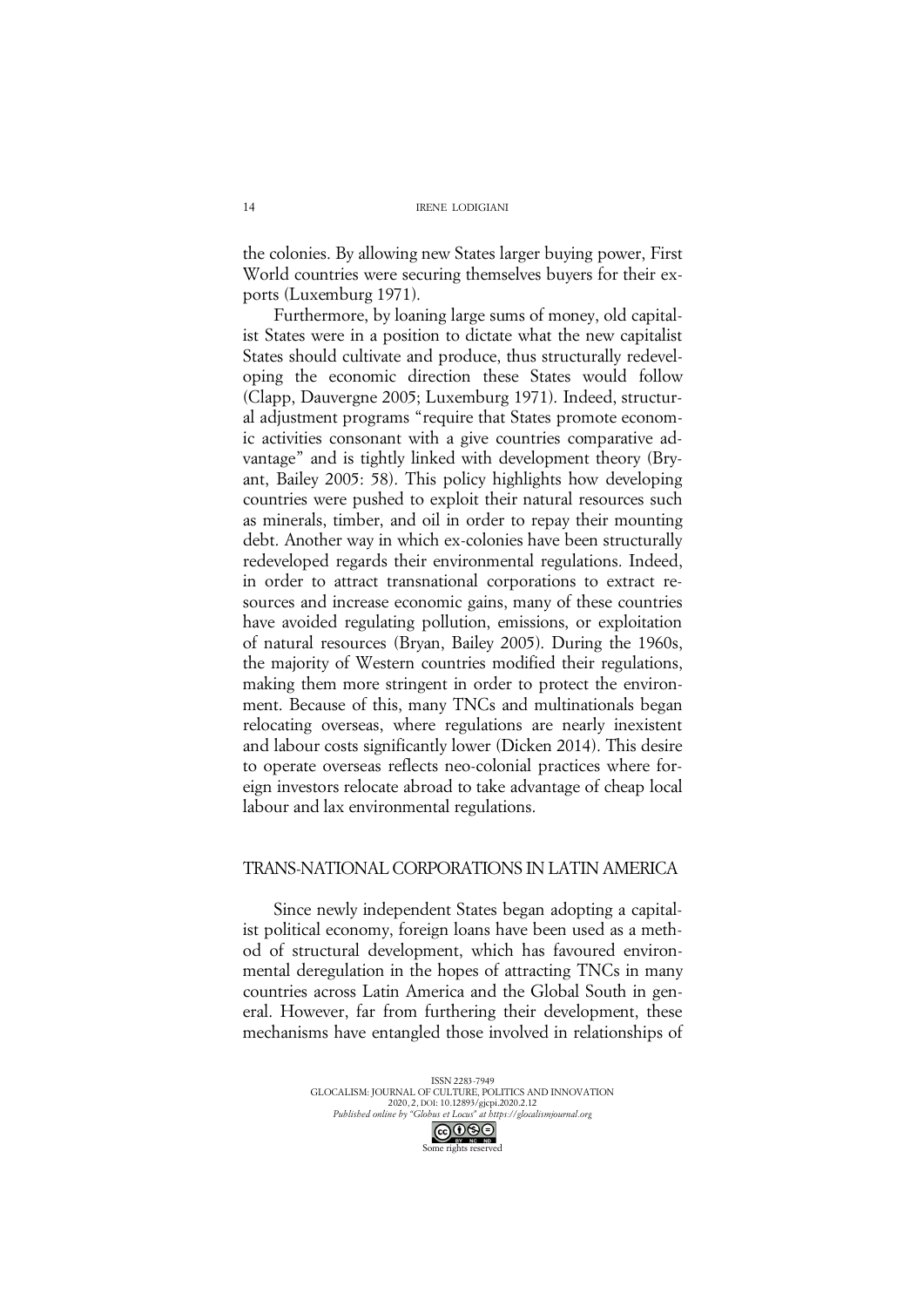exploitation and dependence (Dicken 2014). Indeed, as the world globalised and free trade expanded, transnational corporations began operating in many Third World countries, and today the global economy is dominated by more than 63,000 of them (Bury 2008). Due to slack environmental and health and safety regulations coupled with low labour costs, many TNCs began relocating in the Global South where they mimic neo-colonial relationships. For example, the Newmont Mining Corporation in Cajamarca Peru was founded in 1921 and invested in a number of resources such as copper, petroleum, and coal before eventually switching to gold in 1961 (Bury 2008). The opening of the Newmont enterprise was initially depicted as a positive event which would increase incomes and job access for local populations. However, in order to cut costs, the multinational opted for open pit mining: a highly contentious method of mining which is considered dangerous as it affects miners' health, is highly pollutant, and drastically modifies the land (Bury 2008). In the short term, inhabitants reported an increase in income as they were able to sell plots of land to the multinational and were granted the possibility to receive temporary employment, but after several years, the mine had accumulated over 10,000 hectares of land, dispossessing local inhabitants of their means of sustenance. Furthermore, in the year 2000, a large mercury spill affected over 100 households drawing attention to the fact that many company health and safety measures were not being enforced, adding to the mounting tensions between Newmont Mining and the local populations (Bury 2008).

In an attempt to address these issues, Newmont began sponsoring small-scale economic programs like jewellery cooperatives to integrate locals into the gold mining business, however this did little to support the inhabitants. Due to mining activities in the area, household access to natural resources had been transformed: decreased land for livestock and agriculture negatively impacted food security in the region. Furthermore, land-use intensification led to soil erosion and rising land prices not to mention mounting health issues (Bury 2008). These changes impacted local livelihoods in a number of ways: decreasing their autonomous way of life while simultaneously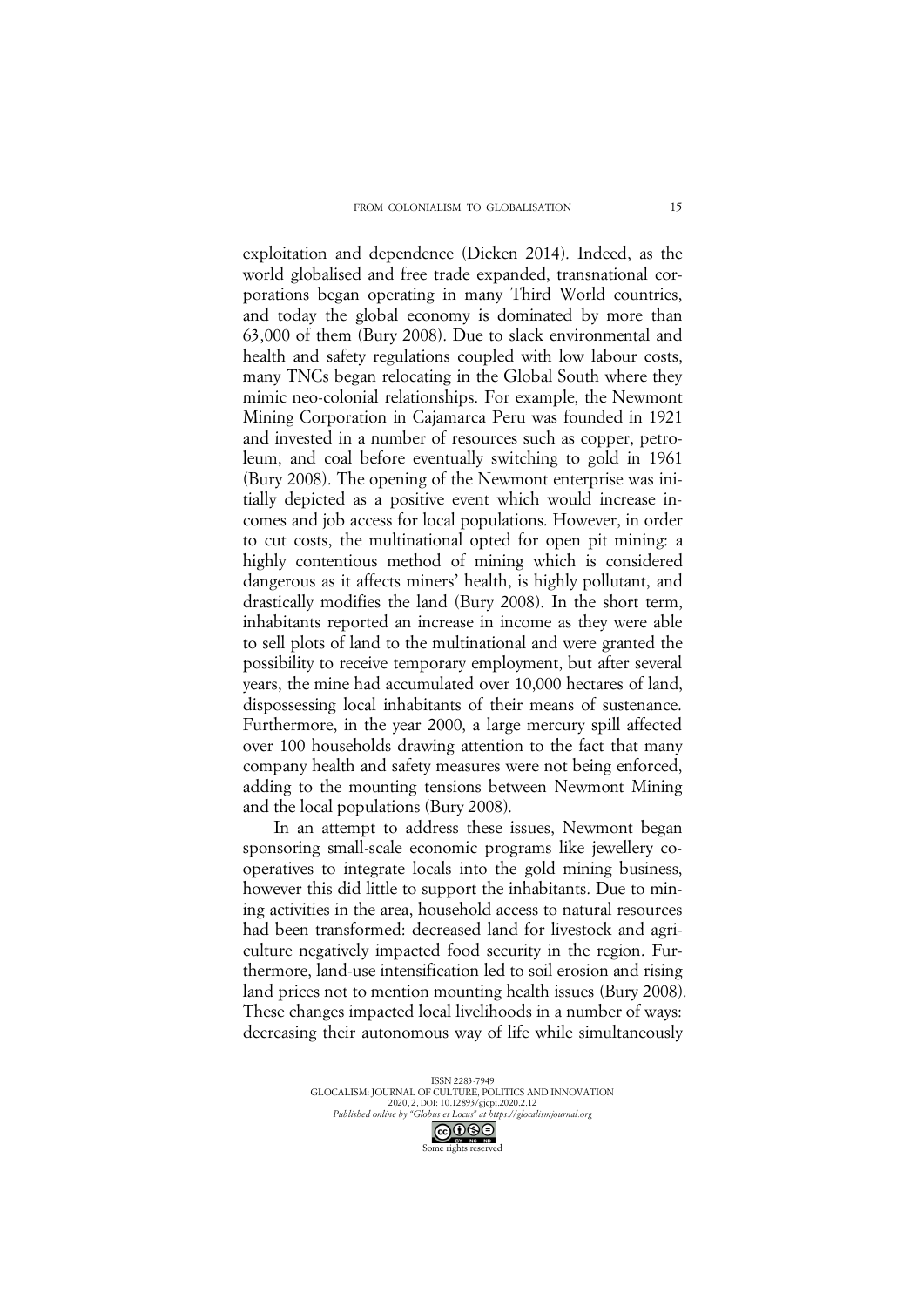increasing integration into regional markets for artisanal products. At first glance, the incorporation into capitalist markets and the proliferation of TNCs in Third World countries may appear to be a positive thing (bringing development and increased economic gains) however these benefits are felt by the multinational rather than local inhabitants, similarly to colonial times (Clapp, Dauvergne 2005). Indeed, "transnational corporations affect not only economic development, technology, skills, trade and employment, but also the living conditions and natural environments of billions of people" (Bury 2008: 308). Sadly, both livelihoods and the conditions of the natural environment deteriorate by the presence of transnational corporations in the region, and these conditions mirror neo-colonial relationships, in which a foreign body buys up land, displacing local inhabitants for increased economic gains which are shipped out of the region.

## DISCUSSION

Examining current global power balances through a colonial lens helps us see the ways these power balances are not a result of chance, but rather are actively construed. Farmer writes: "those who look only to powerful present-day actors to explain misery will fail to see how inequality is structured and legitimated over time" (Farmer 2004: 309) highlighting the fact that structural relations of violence between nations have their roots in past relations of structural violence. The shifts from colonialism, to decolonisation, to globalisation have maintained Western cultural dominance and have created a capitalist world system in which most countries are unified by free trade (Worsley 1990). The turn from colonial imperialism to American imperialism during the Cold War period went largely unnoticed due to the framing of the liberal and communist conflict as good versus evil. Indeed, during this time the United States painted themselves as the heroes of the globe as they pushed former colonies to adopt liberal democracies and capitalist economies. These events promoted foreign lending with the creation of international bodies intended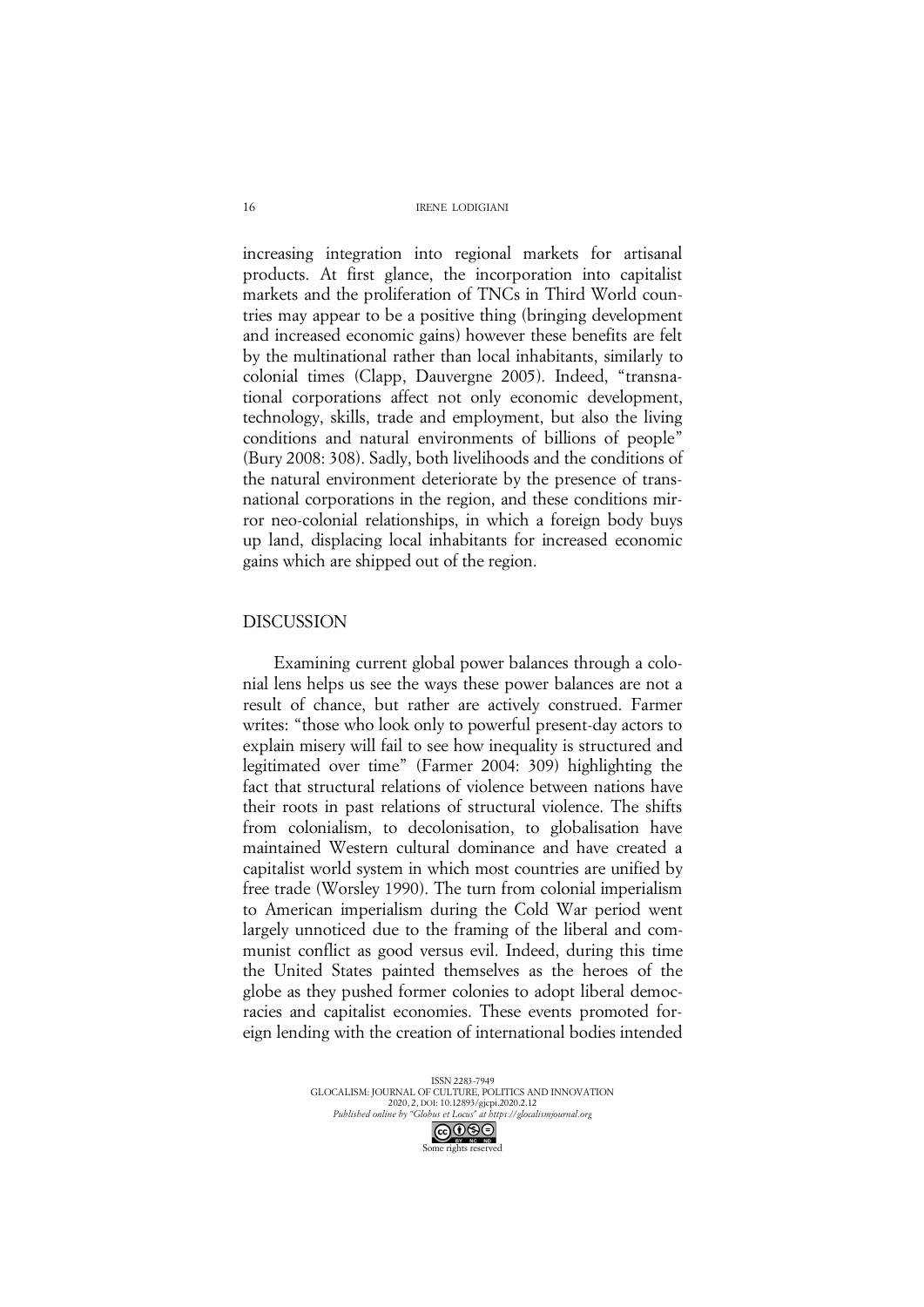to help ex-colonies develop, structural redevelopment of weaker economies and the expansion of multinationals and TNCs on the global economic stage (Bryant 2005). Such dynamics have eroded the political, economic, and cultural sovereignty of the Third World, reinforcing their neo-colonial relationship with Westernised countries, rather than allowing them to develop independently (Frank 1982).

American liberal and imperial expansion may be equated with a continuation of colonial domination by part of the Global North over the Global South, and unsurprisingly used similar tools to consolidate its authority and control. Development Theory reflects the cultural imperialism that was used during colonial times to reinforce the power of the coloniser: by delimiting strict pathways of development, the Global North is once again asserting the dominance of their culture, their way of thinking, and their priorities over those of the Global South (Jameson 1996). Indeed, after decades of domination in which local cultures were systematically destroyed, degraded, and devalued, it is relatively easy to replace the original cultural thought with a top-down Western substitute, as in the case of the Green Revolution. The Green Revolution was exported from the United States across the globe, where it was forced upon a number of ex-colonies such as Brazil, South Africa and of course India (Shiva 2000). Interestingly enough, no European country accepted the innovations promoted by the Green Revolution, rather European countries such as Italy and France actively fought against GMO crops, which must be labelled in the common European Market (Gasnier 2009). The fact that European States were strong enough to oppose the Green Revolution points to their consolidated power in producing knowledge and culture, as they rejected American farming ideals and continued with their own highlighting how the dissemination and acceptance of development theory would not have been possible without a neo-colonial cultural hegemony which allowed for it to be accepted as beneficial for all (Shiva 2000). Furthermore, the Green Revolution pushed the countries that adopted it to switch from a food-first to export-first mentality displaying the true reasons for its widespread promotion: far from promoting food security in the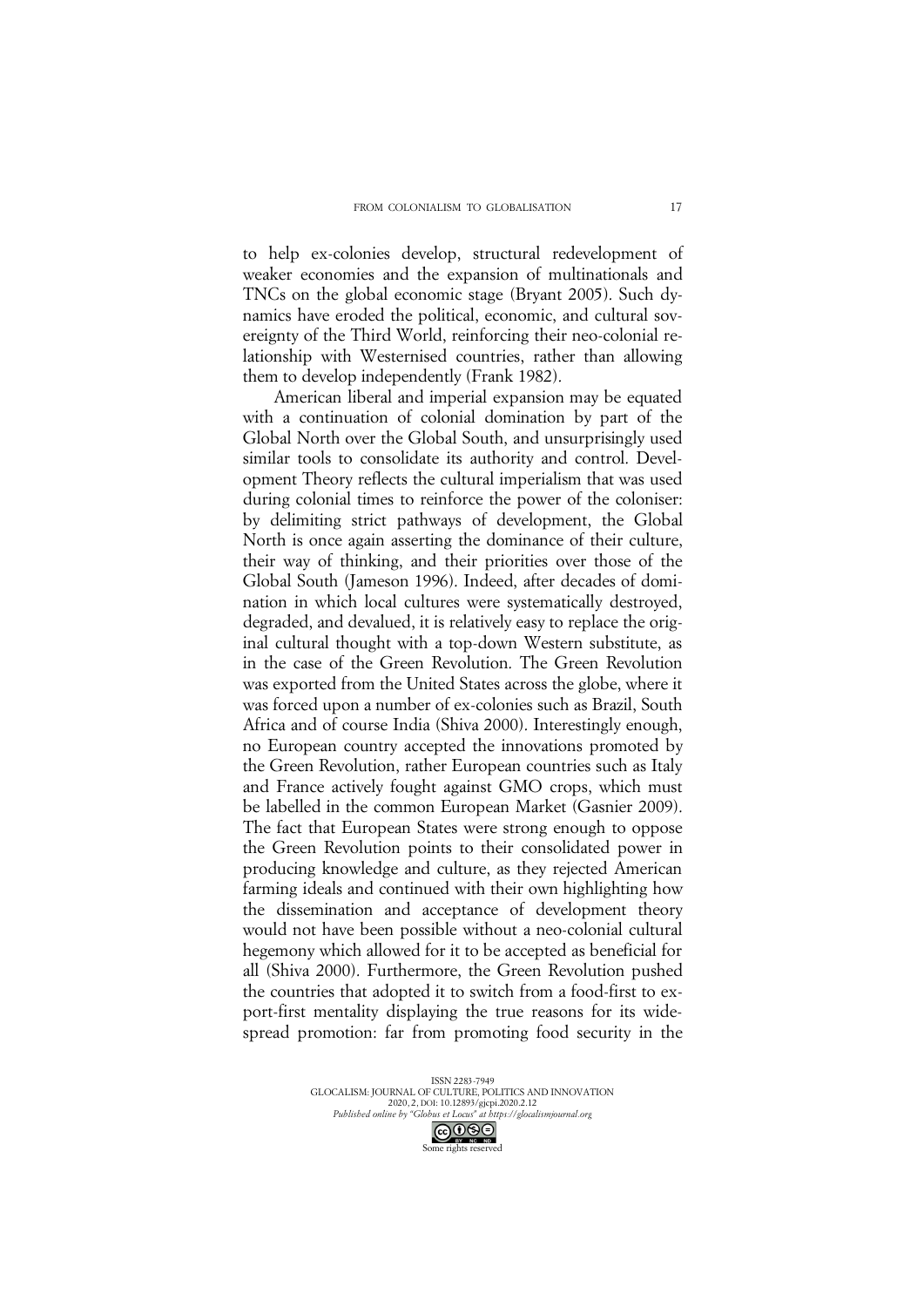Global South, the Green Revolution was used to push Third World countries to begin farming large monocultures of lucrative crops for commerce in the global trade. This would benefit First World countries, as the harmful farming methods are conducted on foreign soil, while the global trade is conducted in dollars which allows countries in the Global North to gain a large buying power. Consequentially, First World countries are able to acquire cheap food without any of the negative health and environmental consequences that GMO farming produce (Garner 2009).

Similarly, foreign lending and structural redevelopment have taken the place of the colonial government in shaping newly independent States' pathways of development and to help maintain relationships of dependency. Environmental deregulation has allowed for the proliferation of TNCs who operate overseas where they are not compelled to respect the stringent environmental policies present in the Global North (Bryant 2005). Overseas companies such as the Newmont Mining Corporation are able to operate as they wish with little regard for population health, local livelihoods, and local soil and river quality, similarly to colonial powers who extracted and degraded local resources leaving little profit behind. Furthermore, when the Newmont enterprise began operating in the region, it started buying up plots of land from local farmers who were willing to sell. By exerting pressure on smallscale farmers, the mining corporation was able to buy up to 10,000 hectares of land which had previously been shared amongst a large number of farmers and families. The concentration of land in the hands of Newmont created a scarcity of land available for sale, thus pushing up acreage prices (Bury 2005). The increase in prices meant that local families could no longer afford to buy new plots of land displaying how the mining operation in the region had effectively dispossessed local populations of their land, similar to colonial times. These mechanisms may be found between corporations and local inhabitants across the Global South: far from helping countries develop, these events have set up relationships of dependence that replicate neo-colonial relations between the First and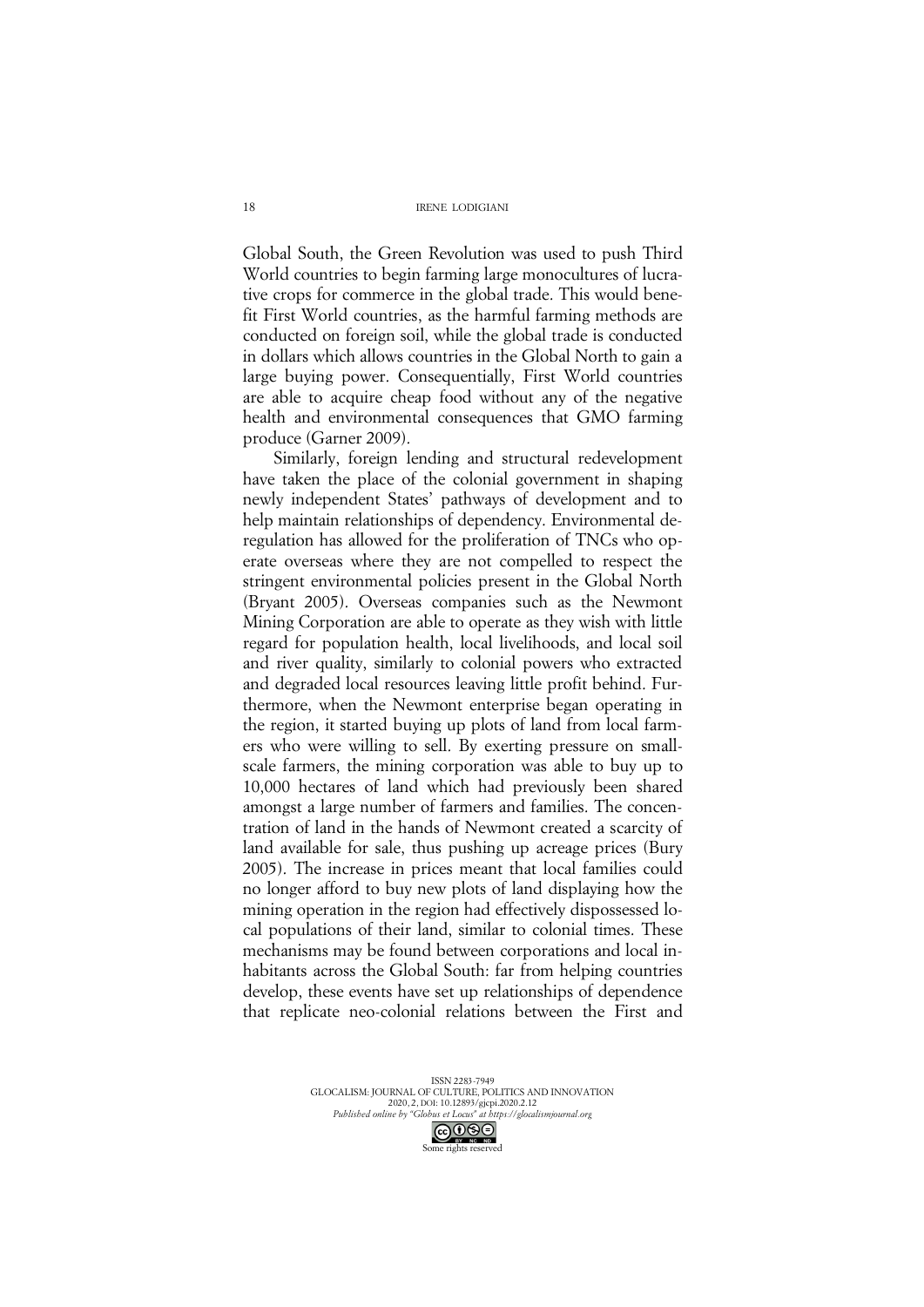Third World in which mining operations behave as they wish, degrading local livelihoods while exporting all profit abroad.

#### **CONCLUSION**

Overall, it is evident that globalisation is a direct result of a number of economic policies and mechanisms which were used to spread free trade following the decolonisation period, thus maintaining the relationships of dependency set up during colonial times. The cultural hegemony established by colonial powers legitimised the "development" initiatives international bodies forced on the Third World, such as the Green Revolution, while today accumulation at the cost of local inhabitants' dispossession is today carried out by Trans-National Corporations and Multinationals rather than the colonial State. In any case, the results are the same: local knowledge is devalued in favour of Western views, and although natural resources are systematically exploited, few profits are left behind for local inhabitants. Thus, although globalisation is presented as a counter to world poverty and hunger, it is evident that it has been used as a tool to spread capitalism throughout the world, unifying the world in a global trade in dollars. By providing Third World States with large sums of money, the IMF and World Bank gained huge influence on what these young States did with this money thus structurally redeveloping the world and replicating neo-colonial relationships of dependency.

#### **NOTES**

<sup>1</sup> Colonialism may be seen as the direct exertion of political and economic control of one country over another. It may or may not involve settler societies (Nandy 1982). <sup>2</sup> Imperialism is the indirect exertion of political and or economic control of one

country over another. Settlement is not involved (Nkrumah 2004).

<sup>3</sup> Globalisation is the process of interaction and exchange amongst governments, companies and people of information, goods and services (Dicken 2014).

<sup>4</sup> Cultural hegemony is a term coined by Antonio Gramsci. In Marxist literature it refers to the domination of a culturally diverse civilization by the ideology of the

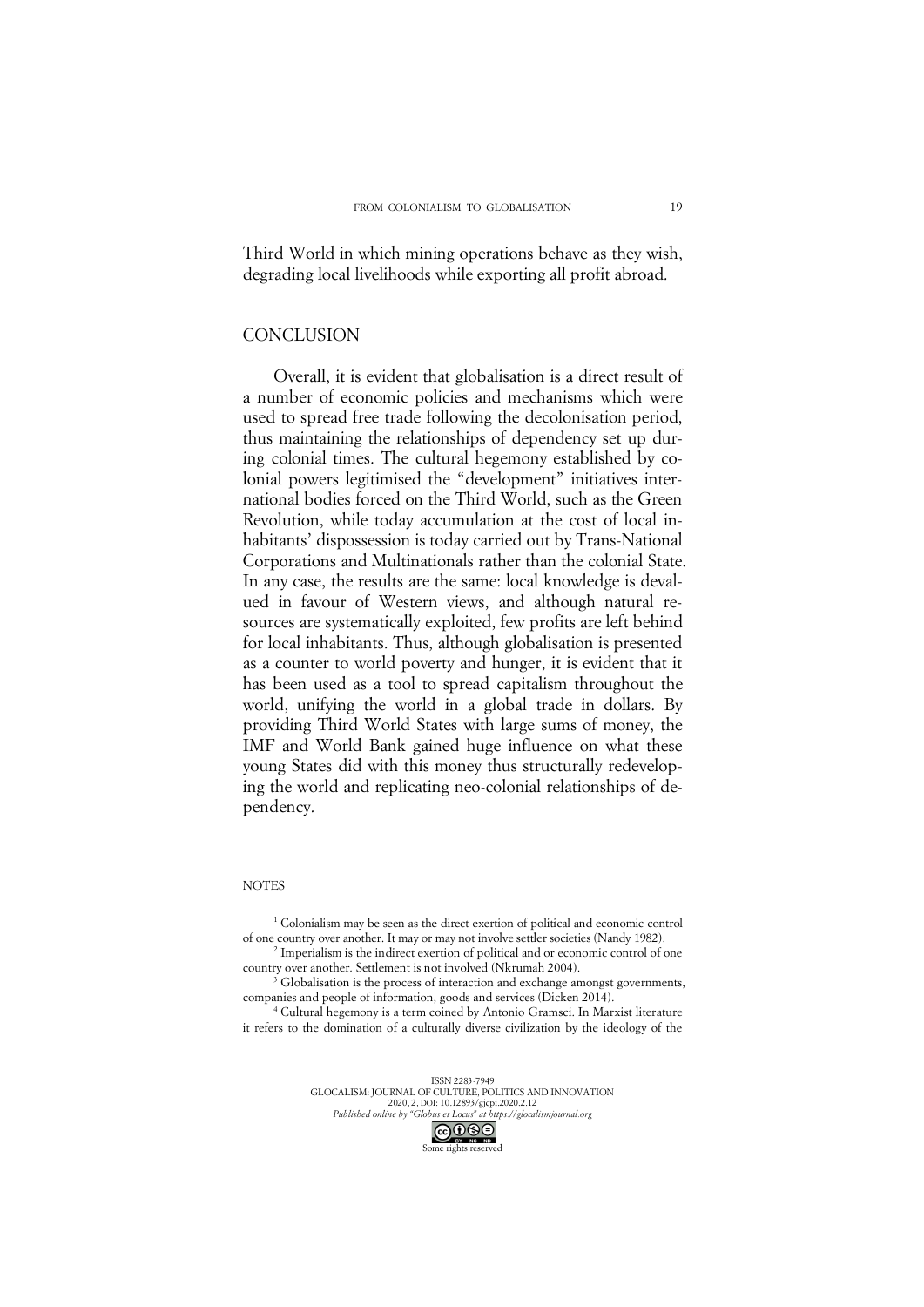ruling class/group. In this context the ideas of the dominant factions of society are circulated as naturalised laws (Martin 2002).

#### **REFERENCES**

A. Richard, W.I. Robinson (2005), *Critical Globalization Studies* (New York: Routledge).

M. Agarwal (1989), *South-South Trade: Building Block or Bargaining Chip?*, in "Developing Countries and the Global Trading System", pp. 189-209.

J.M. Blaut (1989), *Colonialism and the Rise of Capitalism*, in "Science & Society", 53, 3, pp. 260-296.

P. Bond (2008), *Global Uneven Development, Primitive Accumulation and Political-Economic Conflict in Africa: The Return of the Theory of Imperialism*, in "Journal of Peacebuilding & Development", 4.

N. Bracarense (2012), *Development Theory and the Cold War: The Influence of Politics on Latin American Structuralism,* in "Review of Political Economy", 24, 3, pp. 375-398.

R. Bryant (2013), *Branding Natural Resources: Science, Violence and Marketing in the Making of Teak*, in "Transactions of the Institute of British Geographers", 38, 4, pp. 517-530.

R. Bryant, B. Sinéad (2005), *Third World Political Ecology* (London: Routledge).

J. Bury (2008), *Transnational Corporations and Livelihood Transformations in the Peruvian Andes: An Actor-Oriented Political Ecology*, in "Human Organization", 67, 3, pp. 307-321.

J. Clapp, P. Dauvergne (2005), *Paths to a Green World- the Political Economy of the Global Environemnt* (Cambridge: MIT Press).

P. Dicken (2014), *Global Shift* (London: Sage Publications).

T.V. Dinh (2015), *Non-Alignment and Cultural Imperialism*, in "The Black Scholar", 8, 3, pp. 39-49.

D. Dollar, A. Kraay (2002), *Growth is Good for the Poor*, in "Journal of Economic Growth", 7, 3, pp. 195-225.

S. Dutta (2012), *Green Revolution Revisited: The Contemporary Agrarian Situation in Punjab, India*, in "Social Change", 42, 2, pp. 229-247.

J.H. Elliott (2006), *Empires of the Atlantic World: Britain and Spain in America, 1492-1830* (North Yorkshire: Yale University).

F. Fanon. (1967), *Black Skin, White Mask* (New York: Grove Press).

P. Farmer (2004), *An Anthropology of Structural Violence*, in "Current Anthropology", 45, 3, pp. 305-325.

A.G. Frank (1982), *Dependent Accumulation and Underdevelopment* (London: Macmillan).

L.H. Gann (2016), *Rulers of Belgian Africa, 1884-1914* (New Jersey: Princeton University Press).

C. Gasnier et al. (2009), *Glyphosate-Based Herbicides Are Toxic and Endocrine Disruptors in Human Cell Lines*, in "Toxicology", 262, 3, pp. 184-191.

L.C. Gray (1973), *History of Agriculture in the Southern United States to 1860* (Clifton: A.M. Kelley).

W.C. Hamblet (2008), *Savage Constructions: The Myth of African Savagery* (Plymouth: Lexington Books).

A. Hochschild (1998), *King Leopold's Ghost: A Story of Greed, Terror, and Heroism in Colonial Africa* (New York: Houghton Mifflin).